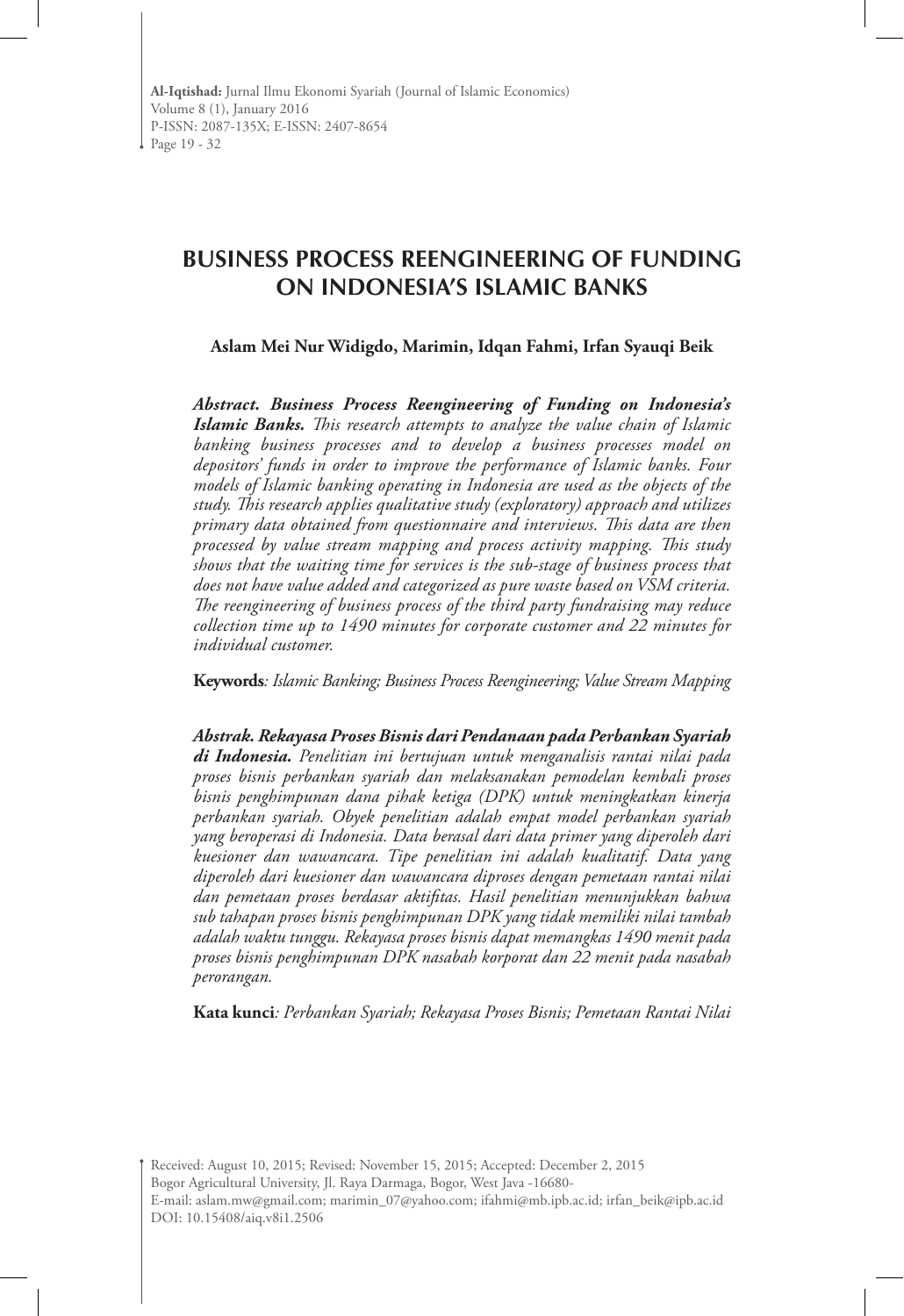**Al-Iqtishad:** Jurnal Ilmu Ekonomi Syariah *(Journal of Islamic Economics)* Vol. 8 (1), January 2016

# **Introduction**

According to the number of Islamic banks, its development is very significant since its first operation in 1991. Statistical data on December 2014 indicates that the number of Islamic banks in Indonesia at the end of the year has reached 197 units, which consist of 12 units of Islamic Commercial Bank (BUS), 22 units of Islamic Business Unit (UUS) and 163 units of Islamic Rural Banks (BPRS) (OJK, 2014). However, in terms of assets, the market share of Islamic banking Indonesia is still low, which is still below 5 percent by the end of 2014. It is still far behind the targeted market share as mentioned in the blueprint of Bank Indonesia for 2015, which equals 15 %. Yet it is lower than the target for 2010 which is 10%, even though Islamic banking in Indonesia has been operating for more than two decades.

This low percentage of total Islamic banking assets is basically in line with the collected deposit fund. Indonesia's banking statistics shows that this third party fund of Islamic commercial banks and Islamic business units in December 2014 reach Rp. 217.87 trillion, which equal a market share of 5 percent compared to the total third party funds of entire national commercial banks amounting to Rp. 4,290 trillion. This limited amount of deposit fund consequently has direct impact to financing capacity to the customers. It also has indirect impact which is lack of contribution to the economic growth, particulary in real sector. The development of Islamic banking is identical with the development of the real sector. Based on growth of third party fund, assets and financing of Islamic banks on year to year basis, there is a tendency of declining growth started in 2010/2011 (Figure 1).



 Figure 1. The growth of asset, deposit fund and financing of Indonesian Islamic Banking 2003 – 2014 (Source: Bank Indonesia)

The development of Islamic banking in Indonesia is actually affected by the capabilities of Islamic banks themselves. The internal problems, such as related to limitation of human resources (Ben, 2011), technical aspects like the Standard Operating Procedures as well as Information Technology (Puspito, 2008; Zuhdi, 2009; Ascarya, 2010), could impact the sub-stages of business process that do

20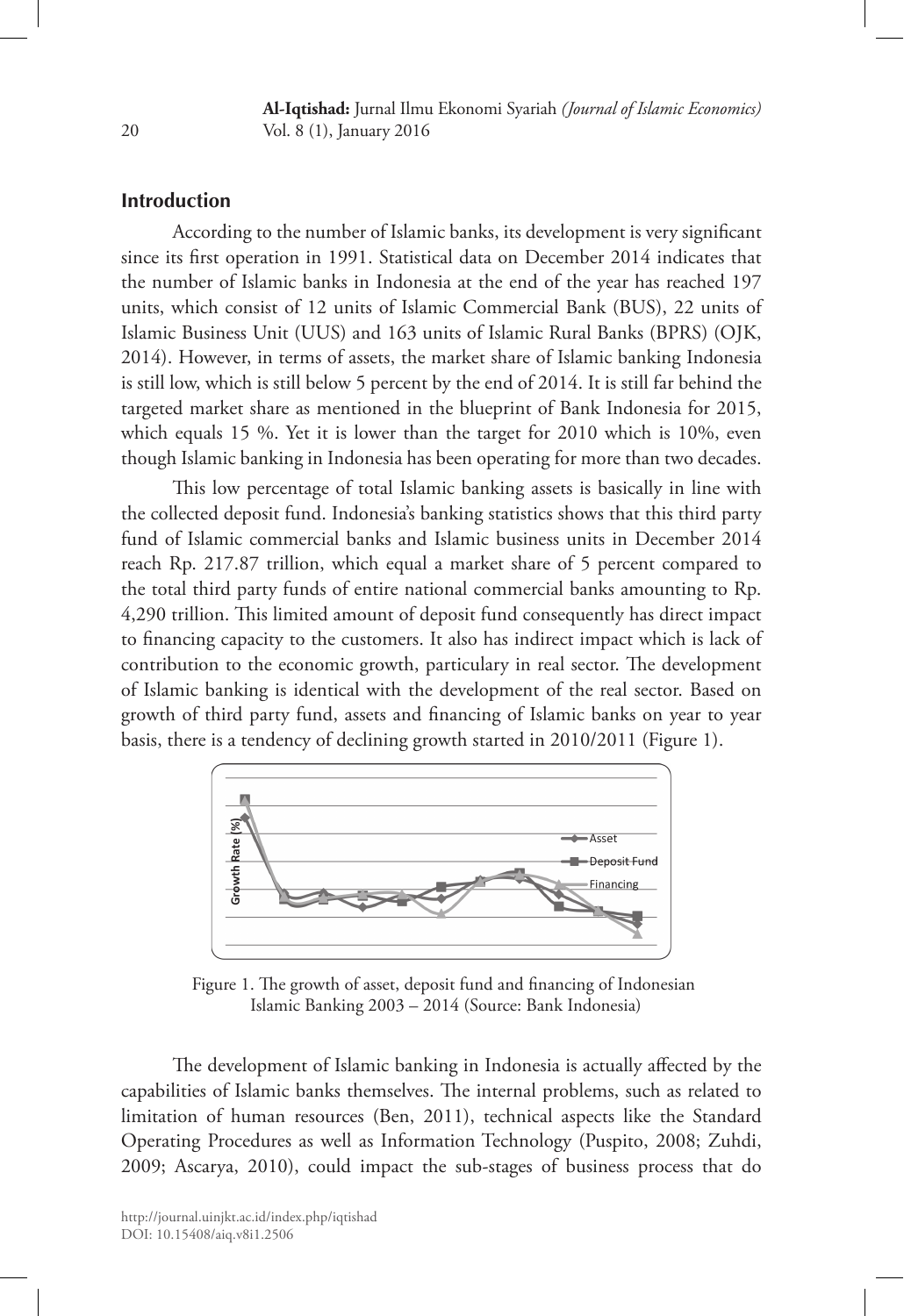not have value added, and ultimately affect its development. Previous research on Islamic banks indicates that the growth of Islamic banking was influenced by assets, investments and human resources (Ramzan et.al, 2011).

The research problem is the gap of market share in term of deposit funds between the realities with the targets of Indonesia Central Bank. One of the possible causes is the internal problems such as limited human resources and technologies that lead to constraints on business processes. The obstacle of business processes can lead to slow service to customers such as the long line for customers when registering or depositing their savings in several branches of Islamic banks. This is likely to be one cause of the lack of interest of customers or prospective customers using Islamic bank in Indonesia. So even though Indonesia is one country with the largest Muslim population in the world, then the potential is not directly utilized Indonesian Islamic banks.

Based on the elucidation above, the problem statements which will be discussed in this paper are: *first*, how far the stages of the business process of Islamic banking that do not have value added? *Second*, how is the re-modeling of business process that can make the prospective customers have strong interest to open an account on the one hand and create customer interest for the fond of saving?

The purposes of this study, therefore, are to analyze the value chain of Islamic banking business processes and to develop a business processes model on third party fundraising in order to improve the performance of Islamic banking.

#### **Literature Review**

Islamic Banking Act No. 21 of 2008 define Islamic Banking as all matters related to the Islamic Commercial Bank and Islamic Business Unit, which also include their institutional design, business operation and all means and processes in the implementation of their business operation. Meanwhile Islamic Bank is defined as the bank which is conducting its business activities based on sharia principles and which consists of Islamic Commercial Banks and Islamic Rural Bank. Hamidi (2003) argues that the name of Islamic bank in Indonesia was known to public in 1998, while prior to that, i.e. in 1992, it was popular as the profit and loss sharing bank. Before 1992 it was known as interest free banking.

In general, the activities of Islamic bank can be grouped into three major activities, i.e. fundraising, fund distribution, and services. Each of these activities has a business process. Fund raising in Islamic banks can be done through three types of accounts i.e. current account, savings accounts and deposit accounts (investment accounts/ time deposit). The agreement used in the business process of fund raising comprises wadiah and mudharabah. Wadiah is used in the current and savings accounts, while mudharabah is used on savings accounts and deposits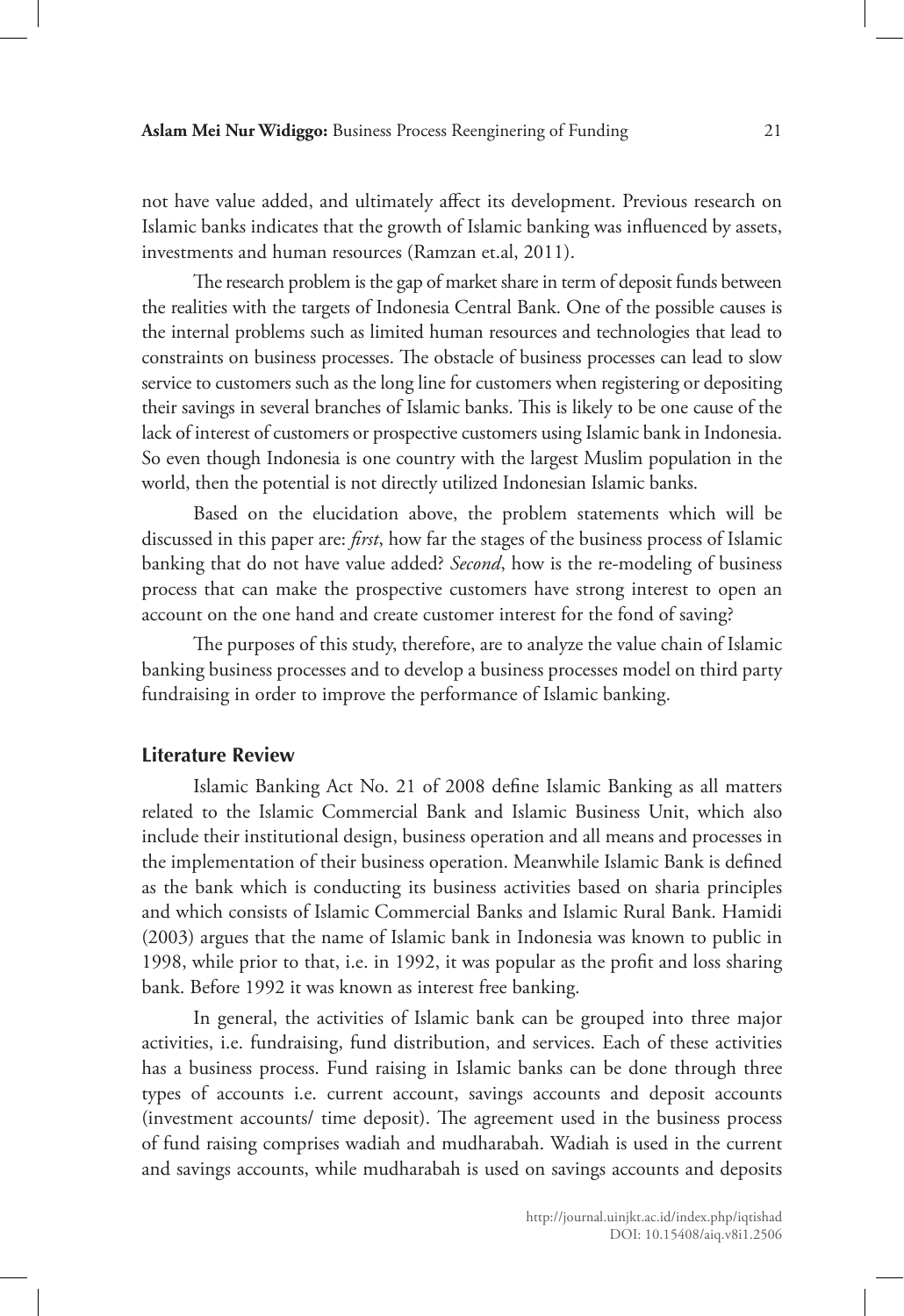account (DSN, 2000; Karim, 2003; Sjahdeini, 2010; Ifham, 2015).

The business process is a collection of activities that require one or more types of input and create output which have value to the customer (Hammer and Champy, 1993, Vergidis et.al, 2008, Paul et.al, 1998). Davenport and Short (1990) define business process as a set of logically related tasks performed to achieve a defined business outcome. The purpose of the business process is the resolution of business issues (Havey, 2005), customer satisfaction by providing what customer needs (Cook, 1995). Jacka and Keller (2010) state that a process that only leads to action without transforming, is not a process that give value added. Thus, the key words of process are input, output, transformation, and value added.

Business processes modeling is one way that can be used to improve the performance of an organization. Business Process Reengineering (BPR) is the process of thinking and fundamental re-design to obtain a satisfactory improvement on the performance of companies that include cost, quality, service, delivery time and speed. BPR needs to be done if there are symptoms such as first the company facing major problems such as a high cost structure and poor customer service, second the company have a vision to anticipate the changes that would threaten the company in the future, third the company in peak condition and have ambitions to leave a competitor (Hammer and Champy, 1993). Changes in business processes can be understood to change and improve business models, strategies and objectives (Jaklic et.al, 2006). The method of improvement is the way in which different business activities are designed or managed (Islam and Ahmed, 2012). Several previous studies related to business processes re-engineering provide benefit for the organization such as increase in the customer satisfaction (Dignan, 1995), eliminating potential errors affecting cost reduction (Shin and Jamella, 2002), and improvement of efficiency and effectiveness (Islam and Ahmed, 2012).

Value Stream Mapping (VSM) is based on the fundamental principles of Lean Manufacturing, which has the meaning that the actions which do not provide added value to the products are categorized as waste and that must be eliminated or minimized. Lean manufacturing expert define VSM in the slightly different terminology though essentially similar. According to Browning (1998) VSM is all actions (whether having value added or not) required to bring the product, product group, which uses the same resources, the same way, by means of the main essential for every product, from raw materials up to customer destination. Sullivan, et.al. (2001) define the value stream as all action and/or information that have value added (VA) and non-value added (NVA) which required to bring a product, service or specific combination of products and services through business processes such as the design concept for the production of raw materials to customers. According to Rother and Shooks (1998), there are two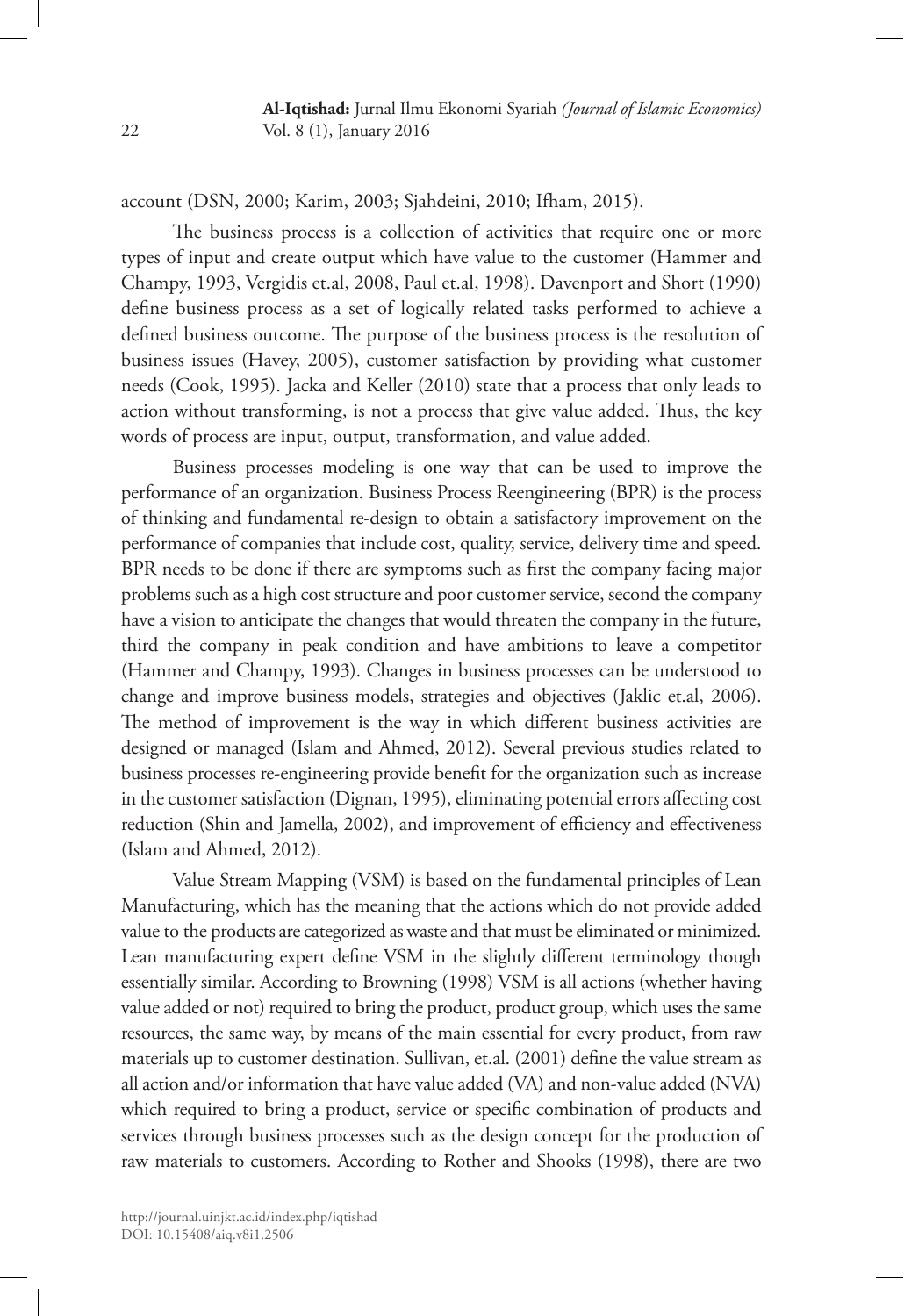types of value stream maps. Current State Maps illustrate the current state of the flow of product value, and use special icons and terminology to identify potential waste and areas of improvement. Future State Maps is a blueprint for lean transformation on the conditions expected in the future.

## **Methods**

The research framework is based on some background issues such as low market share of third party fund and limited resources on Islamic banking which could produce hindrance to sub-stages of the business process. Area of business operations improved in this study is a business process that is based on Islamic law, the provisions of Bank Indonesia, VSM (Value Stream Mapping), BPR (Business Process Reengineering).

This type of research is qualitative approach. Primary data is obtained through questionnaires and/or in-depth interviews with respondents. Data are obtained from respondents representing four models of Islamic banks operating in Indonesia such as: *first*, the Islamic commercial bank which is subsidiary company of conventional stateowned commercial bank and represented by Bank Syariah Mandiri (BSM); *second*, the Islamic commercial bank which since its establishment has operated as full pledge Islamic bank and represented by Bank Muamalat Indonesia (BMI); *third*, the Islamic commercial bank which is subsidiary company of conventional private commercial bank and represented by Bank BCA Syariah (BCAS); fourth, Islamic business unit (UUS) from conventional commercial bank and represented by Bank Permata Syariah (BPS).

Data are collected through several stages. The first one is filling out the questionnaire by Islamic bank customers to get input of expectation/desired customer values. The second one is filling out the questionnaire or interviews with respondents who understand business processes of third party fund raising. The third is in-depth interviews with respondents who have qualified expertise coming from practitioners of Islamic banking and Indonesia Central Bank to verify and validate the research model, questionnaires, and business process improvement models. Questionnaire is made in a structured one, while type of interview is a semi-structured one.

The collected data were started from August 2014 to January 2015. Sampling method is purposive sampling. Respondents are taken from various backgrounds, such as customer respondents, respondents who represent the management of Islamic banks, Islamic bank staff who understand business processes and expert respondents. Customer respondents are utilized to determine customer expectations, while the management respondents used to determine the direction and policy of Islamic banking management. Meanwhile, Islamic bank staffs are used to map business process and measure completion time the phases of business process. Finally the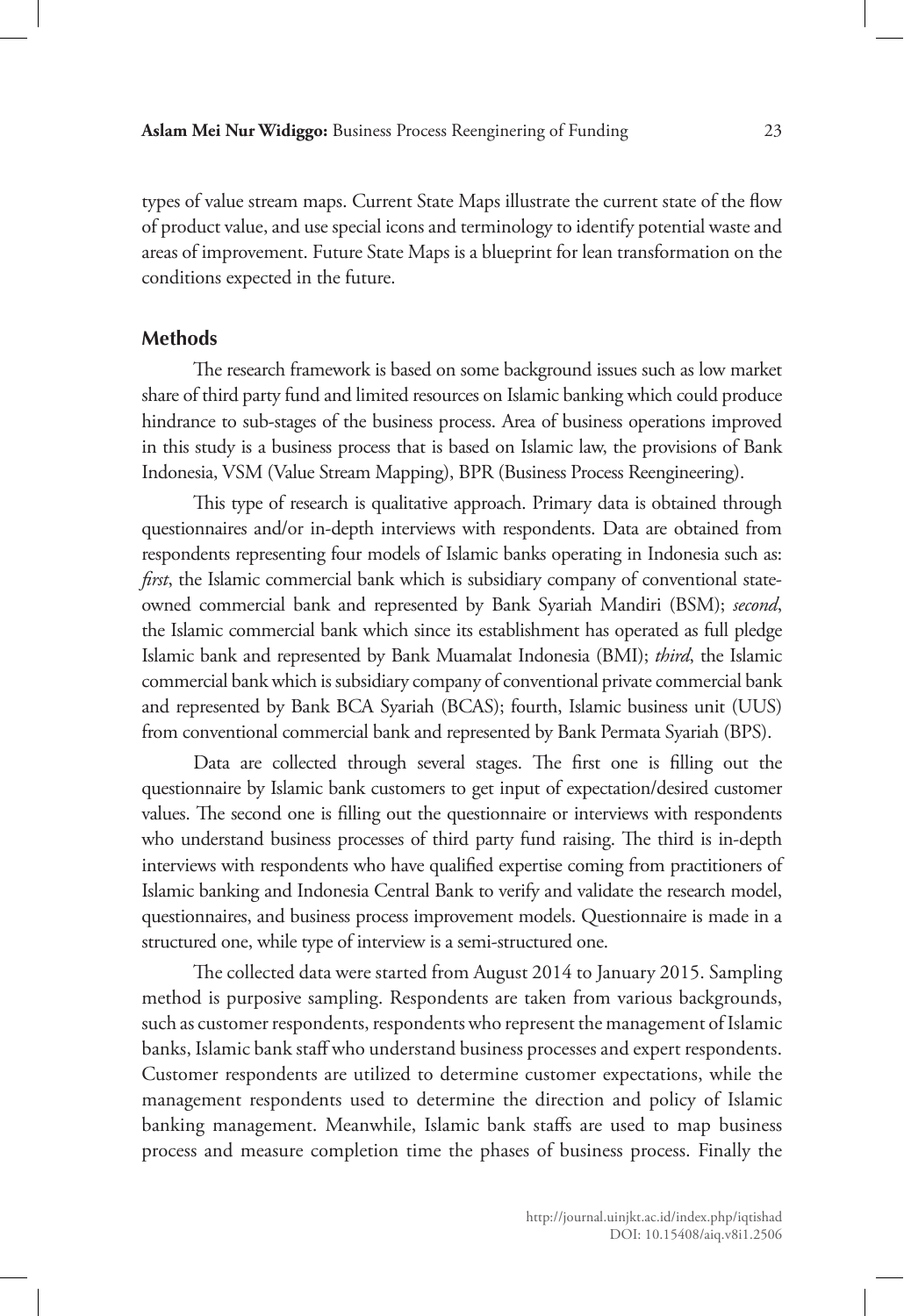expert respondents are the ones that will verify and validate business process models. Respondents are located in Jakarta, Bogor, Depok and Tangerang.

Some of the tools which used for data analysis are VSM (Value Stream Mapping) and PAM (Process Activity Mapping), to map the value chain and re-modeling of business processes, and Face Validity to verify and validate the model. VSM is a method for determining the value added to a business process flow. VSM is done by drawing a flow of business process and classify every stage of the business process, include the stages of value-added, non-value-added or not added value but it is still needed. The stages which should be followed by VSM are: *first*, determine process/sub process family; *second*, draw the current state map; *third*, determine and draw future state map; *fourth*, draft a plan to arrive at the future state. The depiction of the current state map is started from the determination of the specific desired value of customers, identify the value stream of each process/sub-process family, and make the process flow (Manos, 2006).

PAM is one tool that can be used to support the method of VSM. PAM is used through several stages: first, mapping the activity based on business processes; second, mapping the activity based on customer's needs and the Islamic bank that build upon their perception; third, mapping the sub stages based on value added categorize. Business process re-modeling of third party fundraising carried out with reference to the business process reengineering (BPR) developed by Harrison and Pratt (1993) which consists several stages such as: determination of customer needs and process objectives, mapping and measurement, analysis, redesign, and implementation.

Face validity is a method of verification and validation on business process models developed using in-depth interviews of the experts. Face validity is carried out by verification and validation of the model of the business process third-party fundraising that are developed through in-depth interviews with experts.

#### **Results and Discussion**

In relation with the improvement goals of service and performance of Islamic banks in the future, then the highest value that becomes customer expectations is the need for quick response in providing services (33.8%), followed by friendly attitude in services (32.3%) and low cost (32.3%). Meanwhile, based on interviews with the management of Islamic banks, Islamic banks remain committed to improve SLA (service level agreement) in order to increase responsiveness.

The mapping of the business process third-party fundraising is done by using the PAM (Process Activity Mapping). Womack and Jones (2005) define the value as an activity that consumers are willing to pay because it is absolutely necessary to solve the problem. Womack (2006) argues that each stage of the process should be valuable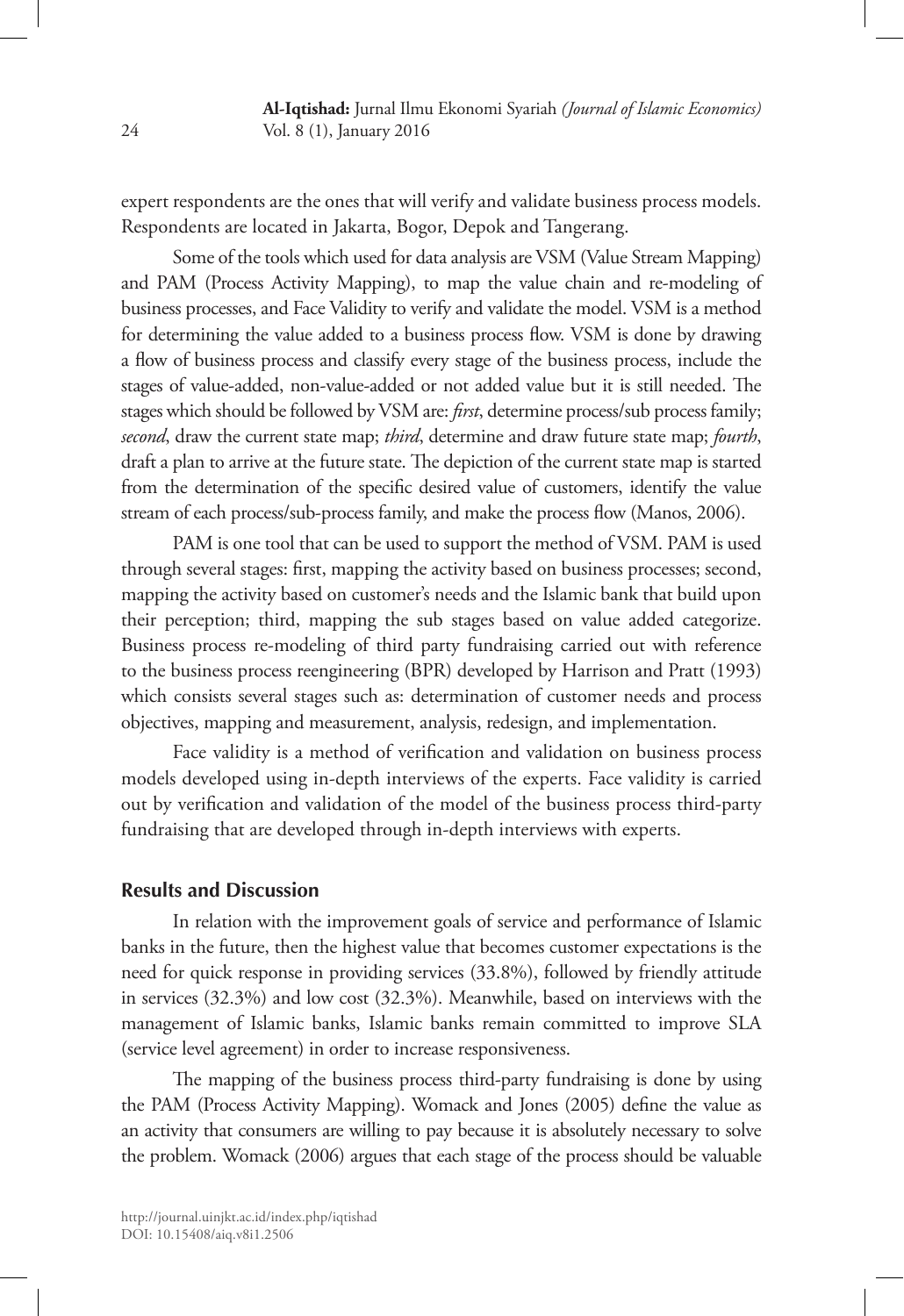meaning that it should create value from the standpoint of the customer. The simplest measurement of this value is to find out the satisfaction level of customers when process steps are removed, whether they are satisfied or less satisfied. Based on questionnaires that filled out by respondents and interviews with the management of Islamic banks related to business process mapping of third party fund raising, the business process value chain in third-party fundraising can be mapped in detail (Table 1).

Results of mapping the value chain of third party fundraising business process shows that the sub-stages of the business process can be grouped into three categories: *First*, Value added (VA) activities are approval of the amount of profit sharing ratio, contract, depositing funds, and book/ deposit certificate issuing; *Second*, Non-value added (NVA) activity is pure waste, such as waiting time; *Third*, Necessary but nonvalue added (NNVA) activities are form filling, data collection, and verification.

| No  | Activity                                          | <b>Customer</b><br><b>Needs</b> | <b>Bank Needs</b> | Value       |
|-----|---------------------------------------------------|---------------------------------|-------------------|-------------|
| 1.  | Customer arrival                                  | Important/Not<br>Important      | Important         | <b>NNVA</b> |
| 2.  | Queuing/Waiting time                              | Not Important                   | Not Important     | <b>NVA</b>  |
| 3.  | Form filling                                      | Not Important                   | Important         | <b>NNVA</b> |
| 4.  | Waiting time                                      | Not Important                   | Not Important     | <b>NVA</b>  |
| 5.  | Data collection                                   | Not Important                   | Important         | <b>NNVA</b> |
| 6.  | Waiting time                                      | Not Important                   | Not Important     | <b>NVA</b>  |
| 7.  | Verification                                      | Not Important                   | Important         | <b>NNVA</b> |
| 8.  | Waiting time                                      | Not Important                   | Not Important     | <b>NVA</b>  |
| 9.  | Approval of the amount of profit<br>sharing ratio | Important                       | Important         | VA          |
| 10. | Waiting time                                      | Not Important                   | Not Important     | <b>NVA</b>  |
| 11. | Akad                                              | Important                       | Important         | VA          |
| 12. | Waiting time                                      | Not Important                   | Not Important     | <b>NVA</b>  |
| 13. | Depositing funds                                  | Important                       | Important         | VA          |
| 14. | Book/deposit certificate issuing                  | Important                       | Important         | VA          |

Table 1. Process Activity Mapping of Business Process of Funding

NNVA activities may be wasteful but are necessary under the current operating procedures. Even though no value for customer, this sub stages cannot be eliminated due to the fulfillment of the provisions of Indonesia Central Bank Indonesia (BI) and Financial Service Authority (OJK) in relation with principle of KYC (know your customer). Moreover, this is fit with the concept of application of sharia values associated with the brotherhood principle that includes introduction (*ta'aruf)* and mutual understanding *(tahaluf)*.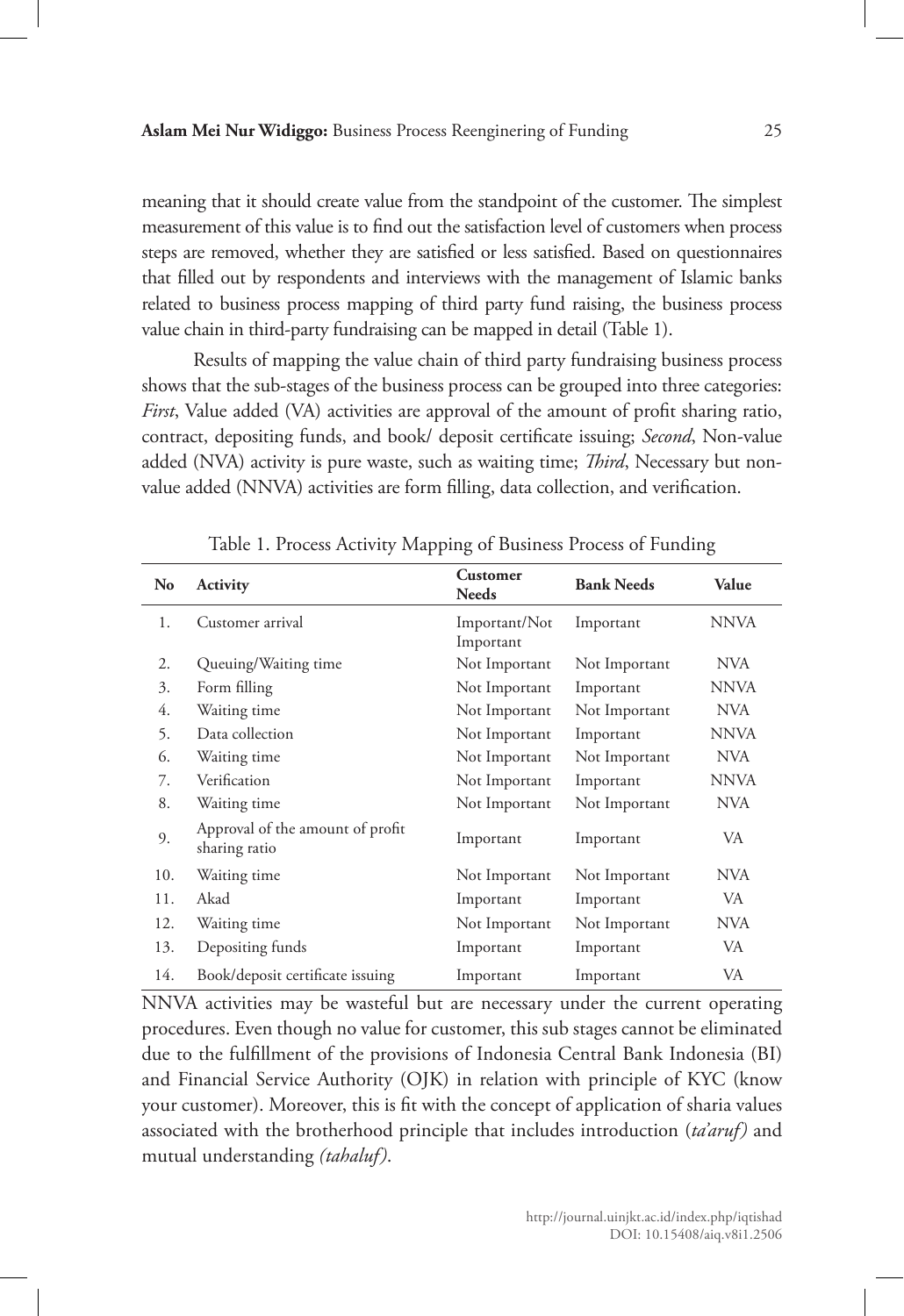**Al-Iqtishad:** Jurnal Ilmu Ekonomi Syariah *(Journal of Islamic Economics)* Vol. 8 (1), January 2016

| Customer Type |      | Completion time (minute) |            |  |  |  |
|---------------|------|--------------------------|------------|--|--|--|
|               | VA   | NVA dan NNVA             | Total Time |  |  |  |
| Individual    | I (٦ | 39                       | רר         |  |  |  |
| Corporate     | 2973 | 1 579                    | 4 5 5 2    |  |  |  |

Table 2. Completion Time of Current Business Process of Funding

Measurement is conducted based on the data that obtained from the Islamic bank staffs through questionnaires and interviews. Data completion time of each sub-stage of business process is processed by using tables and VSM. In general, the typical customer deposits can be classified into groups of individual customers and corporate customer. The completion time of third-party fundraising processes in Islamic bank under current circumstances can be found in the Table 2.

|     | <b>Technology Type</b>  | <b>Technology Availability</b> |           |               |           |               |           |            |           |
|-----|-------------------------|--------------------------------|-----------|---------------|-----------|---------------|-----------|------------|-----------|
| No. |                         | <b>BSM</b>                     |           | <b>BMI</b>    |           | <b>BCAS</b>   |           | <b>BPS</b> |           |
|     |                         | Av                             | <b>NA</b> | $A\mathbf{v}$ | <b>NA</b> | $A\mathbf{v}$ | <b>NA</b> | Av         | <b>NA</b> |
| 1.  | <b>ATM</b>              | V                              |           | V             |           | V             |           | V          |           |
| 2.  | <b>CDM</b>              |                                | V         |               | V         |               | V         |            | V         |
| 3.  | Phone Banking           | V                              |           | V             |           |               | V         | V          |           |
| 4.  | SMS/m-Banking           | V                              |           | V             |           | V             |           | V          |           |
| 5.  | <b>Internet Banking</b> | V                              |           | V             |           |               | V         | V          |           |
| 6.  | <b>EDC</b>              |                                | V         |               | V         | V             |           | V          |           |
| 7.  | Debit Card              | V                              |           | V             |           | V             |           | V          |           |
| 8.  | Credit Card             |                                | V         |               | V         |               | V         |            | V         |
| 9.  | Prepaid Card            |                                | V         |               | V         |               | V         |            | V         |
| 10. | <b>SSBM</b>             |                                | V         |               | V         |               | V         |            | V         |
| 11. | Core banking            | V                              |           | V             |           | V             |           | V          |           |

Table 3. The Technology Type of Indonesian Islamic Banking

**Note:** Av = Available, NA = Not Available

Mapping is performed in relation to application of information technology at Islamic banks. The application of information technology will become the input for the re-design of business processes modeling. Mapping the application of information technology in Islamic banks in Indonesia is based on interviews and questionnaires by internal respondents of Islamic banks who understand the business processes and information technology.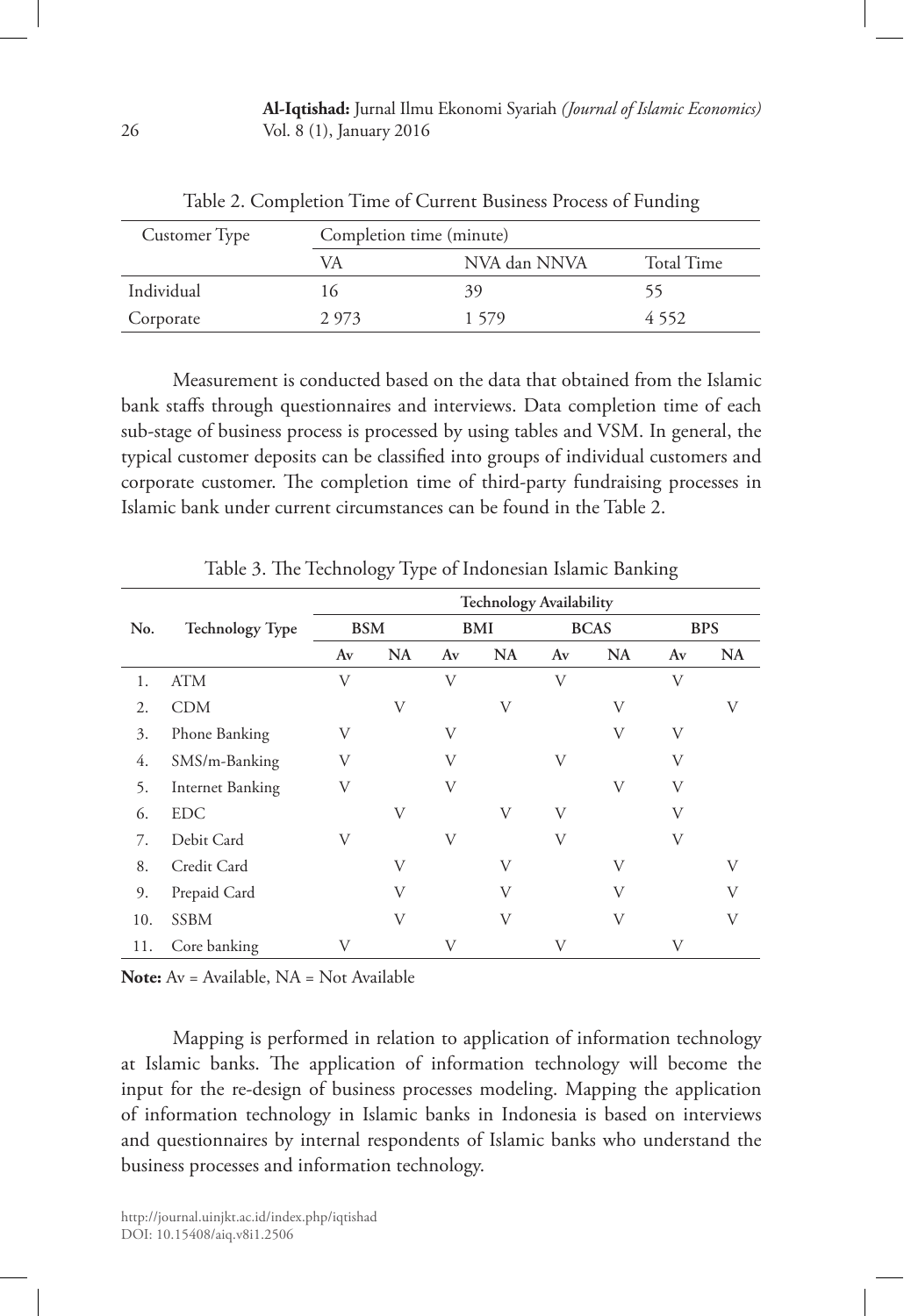#### **Aslam Mei Nur Widiggo:** Business Process Reenginering of Funding 27

It is found that each Islamic bank observed has its own core banking system that is different from its parent bank. Besides using core banking system in supporting business processes, some Islamic banks have been equipped with several technologies like internet banking and mobile banking as supporting system for existing core banking. Data compilation from internal respondents of Islamic banks related to application of technology is shown in Table 3. Based on the data in Table 3, all Islamic banks who become respondent are found to have no CDM (cash deposit machine) and SSBM (self service banking machine). Result of this study also shows that online system registration is still scarce.

In order to facilitate the analysis of the value chain, VSM (Value Stream Mapping) is used. The mapping of business process of third-party fund raising based on VSM can be found in the Figure 2. Business Process is designed to add value for the customers and therefore should not include unnecessary activities (Eke and Achilike, 2014).



Figure 2. Current State Map - Business Process of Funding

Critical stages in the process of third-party fundraising business for corporate customers occur in sub stages of approval of the amount of profit sharing ratio, data collection and waiting time. For the individual customers, critical stages occur in sub stages of data collection and waiting time/queuing. Approval of the amount of profit sharing ratio is categorized as sub stages that have value added since it is important for customer to know the percentage of profit-sharing ratio. The completion of sub-stages of approval of the amount of profit sharing ratio for corporate customers are not solely determined by the bank, but also should be agreed by the customer, especially if the customer negotiate for that ratio. Therefore,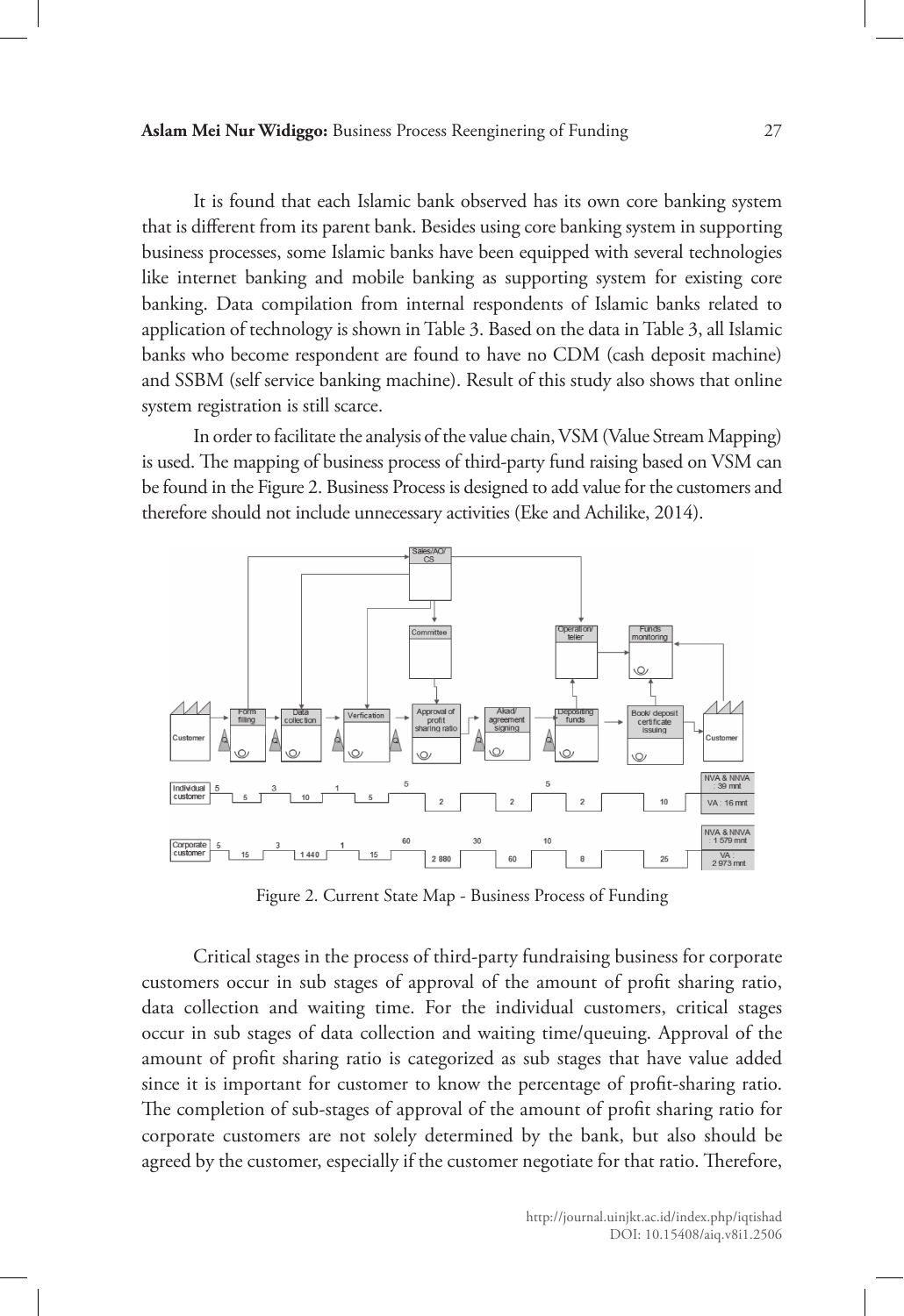based on the consideration that this sub-stage has value added, the stage should not be changed. However, management of Islamic banks should speed up completion of this sub-stage, especially the speed of deciding the amount of profit sharing ratio proposed and expected by customers.

The customer data collection is an important sub-stage for Islamic banks, especially in order to comply with Indonesia Central Bank or OJK regulation related to KYC principle (Know Your Customer). On the other hand, from the customer's perspective, this sub-stage is not important. Therefore, this sub-stage can be reengineered but still maintaining rules imposed by the provisions of the Indonesia Central Bank. Meanwhile, the waiting time/queuing is a sub-stage which is not desired by the customer. Waiting time or queue will be depending upon the service capacity of the branch office, and the volume of activities or the number of customer transaction. Limited capacity of Islamic banking services, such as limited number of branch offices, service lines, number of counters and/or the amount of human resources, consequently shall cause additional waiting time/queue. According to the rules of lean principle, it is undeniable that the waiting time is a waste category (Hines and Rich 1997; Keyte and Locher 2004). Therefore, the waiting time should be eliminated as much as possible.

Generally, there are two major groups of activities in the business process of third-party fundraising, i.e. account opening process, which is performed once at the beginning of business processes, and depositing of funds that can be repeated as often as desired by customers.

The mapping of information technology as elaborated in the previous part shows that all Islamic banks that become sample in this study do not have SSBM (Self Service Banking Machine) and CDM (Cash Deposit Machine). SSBM is a machine that has the technology to allow potential customers to register the account opening. While the CDM is a machine that may receive cash deposit funds from customers. Both machines are important things that should be prepared by Islamic banks since this machine may replace the role of customer service or tellers. SSBM and CDM will assist in improving access of Islamic banking customers or potential customers without being limited by the presence of branches and the operation time.

Based on the analysis of existing conditions, the corrective actions that can be done on the redesign are the proposal to change business process by developing application of information technology. The application of information technology will become the enabler of business process changes. The proposal of business processes changes is the result of business process reengineering that is designed according to customer needs, but still in line with the provisions of Bank Indonesia/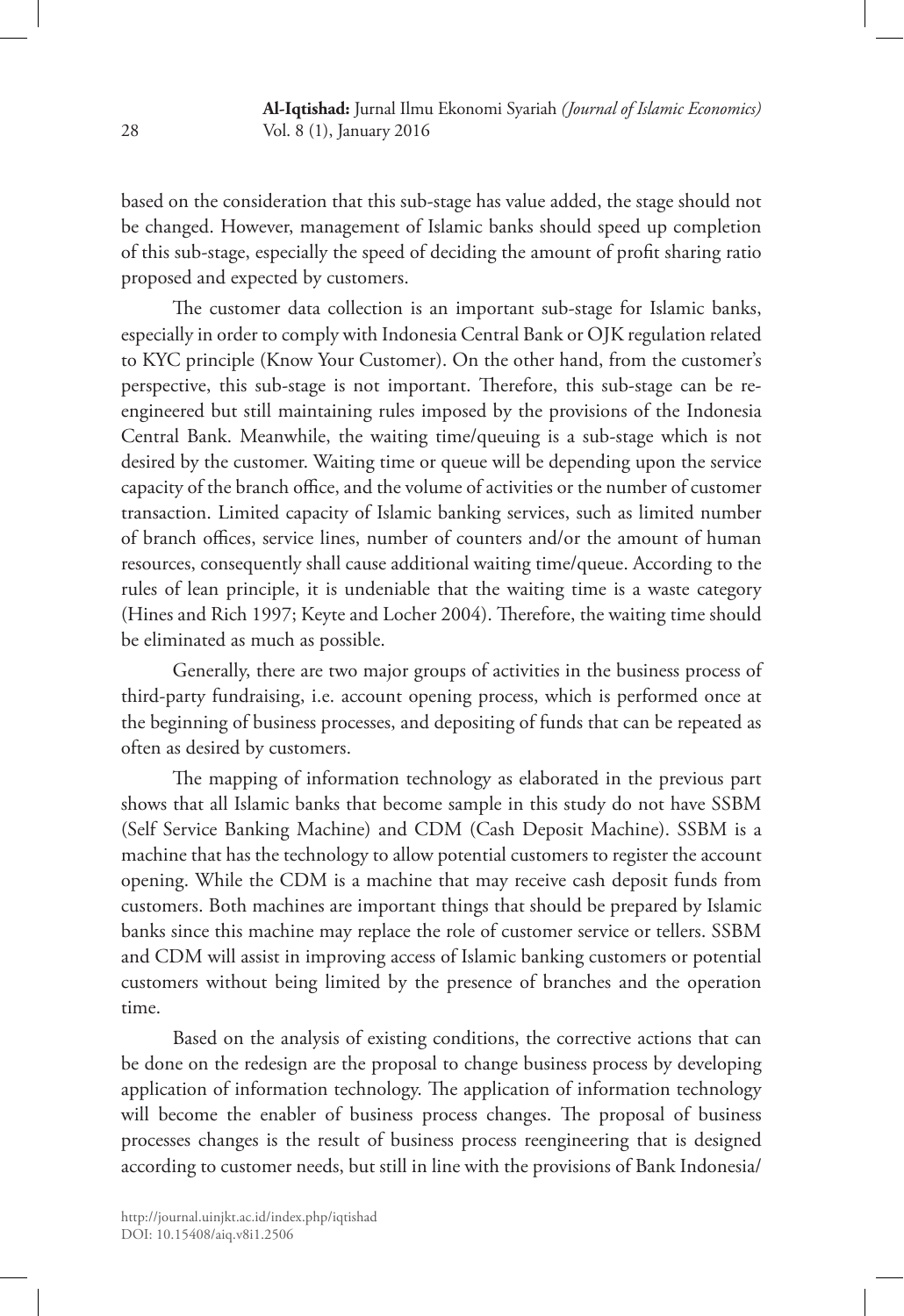Financial Services Authority. As for the proposal to change funding business process, it is extremely important to eliminate waiting time, which is the sub-stage that provides no value-added and to re-setting the sub-stages that are necessary but not value-added (NNVA), such as filling registration form, data collection and verification. Restructuring of the NNVA sub-stages should be supported by strong technology application, such as online registration and/or SSBM installation. Areas that received improvement are those getting the mark of *kaizen burst* on the substages of form filling, data collection and verification, which are part of the activities of account opening, as well as sub-stages of depositing funds. Based on the proposal, the future business process of funding, as portrayed in Figure 3, should be modified from three sub-stages to one sub-stage that covers form filling, data upload and verification.



Figure 3. Future State Map – Business Process of Funding

Technological development on account opening activities may be conducted through two alternatives, i.e. the application of online registration and account opening through SSBM. Application of online registration may require the usage of internet network, while SSBM technology application is conducted by installing the SSBM machine at the branch office. Furthermore, installation of the CDM is needed to improve customers' easiness to frequently deposit their funds in Islamic bank. CDM can serve as an engine to verify and accept deposits without involving the teller function. Technological development such as online registration, SSBM and CDM will assist customer or prospective customers who have limited time to visit the office during working hours. In addition, it may also help Islamic banks that have limited branches and personnel's. Based on business process reengineering plan of funding, then it can be estimated the time reduction in the sub-stages that do not have value added (vide Table 4).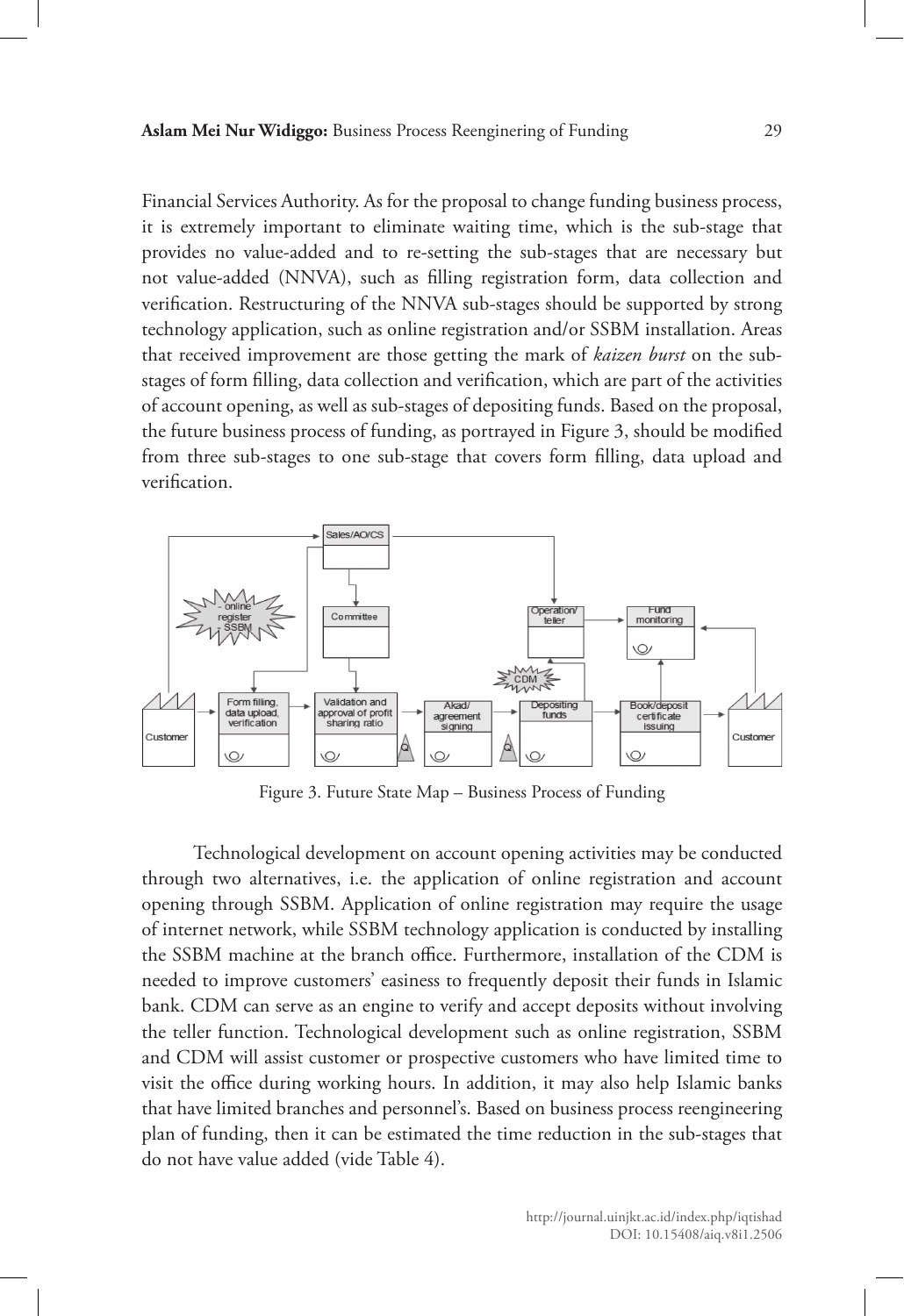**Al-Iqtishad:** Jurnal Ilmu Ekonomi Syariah *(Journal of Islamic Economics)* Vol. 8 (1), January 2016

| Customer   | Time completion (minute) |                 |        |          |              |        |        |  |
|------------|--------------------------|-----------------|--------|----------|--------------|--------|--------|--|
| Type       |                          | VA              |        |          | NVA and NNVA |        | Total  |  |
|            | Existing                 | After BPR       | $TR^*$ | Existing | After BPR    | $TR^*$ | $TR^*$ |  |
| Individual | 16                       | $\overline{16}$ |        | 39       |              | 22     | 22     |  |
| Corporate  | 2 9 7 3                  | 2 9 6 7         |        | 1.579    | 95           | 1484   | 1490   |  |

Table 4. Time Reduction Estimation due to Business Processes Reengineering (BPR)

\*) TC: Time Reduction

Implementation plan on re-modeling of business process of funding can be executed with condition that two requirements are in their place. The first requirement is for large size Islamic bank, in which they have to implement business processes by installing SSBM or online system registration independently. Meanwhile, for small size Islamic bank, it may change business process by improving institutional connectedness with the parent bank or information technology provider.

The second requirement is the fulfillment of KYC (Know Your Customer) as the provisions of Central Indonesia Bank Regulation. As the implications, it still needs face to face interaction with customers after the online registration or SSBM processes. This is done in order to conduct final validation of the customers' data. Implementation of this requirement may be fulfilled by setting up, for example, a meeting plan with customer service for this validation.

The waiting time provides no value-added stage for customers and shall be eliminated. Management of Islamic bank should always pay attention to the strategy of attracting prospective customers to become customers and maintaining customer loyalty. The results imply that Islamic banks should regularly conduct survey to obtain input from their customers especially with regard to bank services aspect. The survey can be conducted by independent third party in a way that makes the customer open and feel no hesitation in giving input.

The management of Islamic banks should also produce a breakthrough policy to further accelerate the completion of the stages of business process that have not been accommodated in the re-modeling design. For example, the policy to overcome the problem of long duration sub-stage, such as approval of profit sharing ratio, agreement signing, and issuance of deposit certificates, especially for corporate segment.

### **Conclusion**

Analysis of the value chain of sub-stages of the funding business process can be classified into three, such as: first, sub-stages which have added value, i.e. the approval of profit sharing ratio, agreement signing, depositing funds, and book/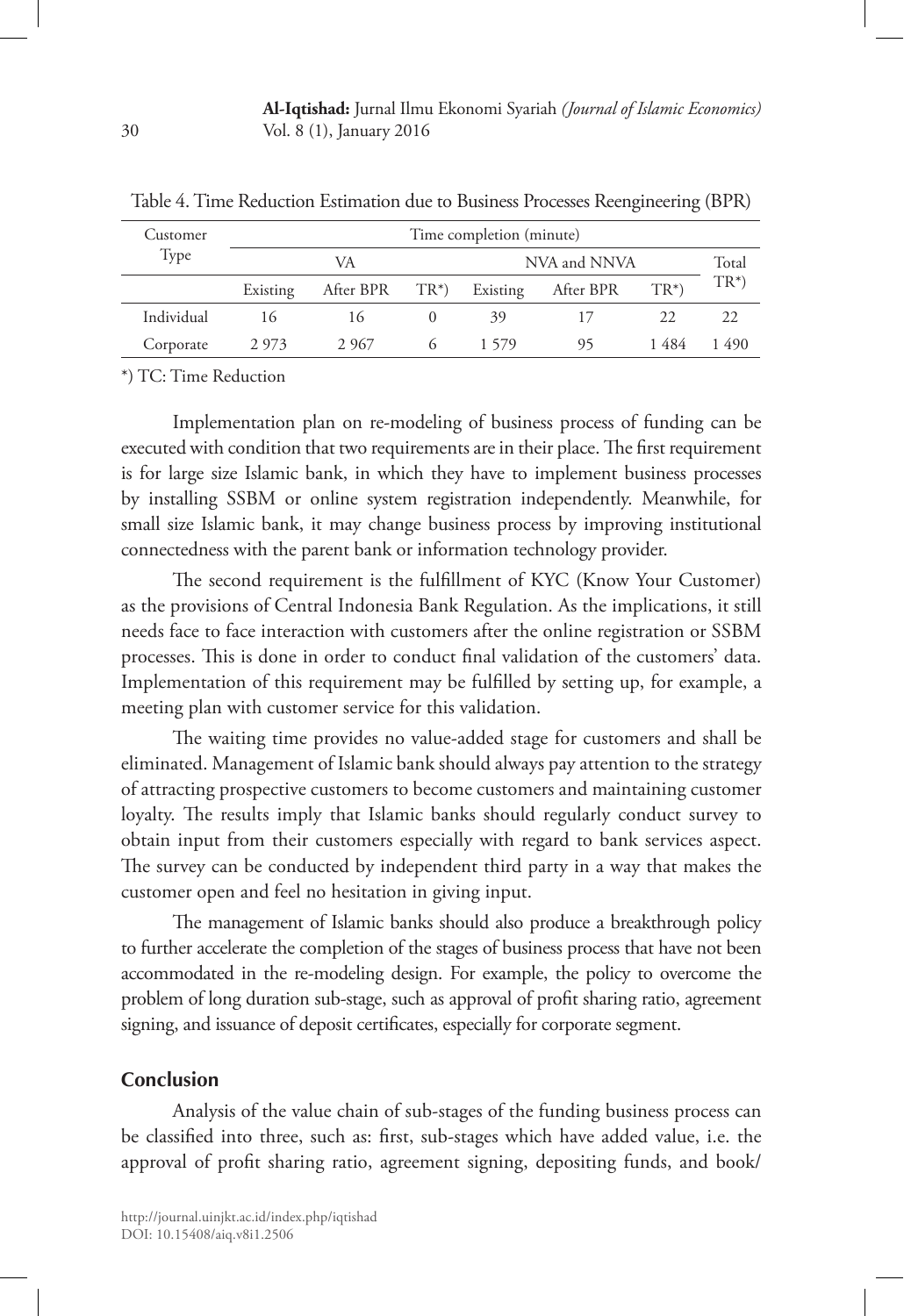certificate issuing; second, sub-stages that do not have value added but still required, i.e. form filling, data collection, verification, monitoring of funds; and third, substage that does not have value added such as waiting time. Elimination of sub-stages is only performed on non value added process, namely waiting time.

Business process reengineering of funding is directed through two strategies, i.e. to increase the accessibility of prospective customers with the aim to make them interested in saving the money in Islamic banks, as well as to increase customer accessibility to fond of saving. Business process reengineering should be supported by the development of information technologies such as the use of online registration system and/or SSBM (self-service banking machine) and installation of CDM (cash deposit machine) to improve the accessibility of customers. The business process reengineering of funding will be able to reduce waiting time until for 1,490 minutes for corporate customer and 22 minute for individual customer.

This study is confided to analysis and reengineering of business process of funding. In order to provide continuous feedback to the Islamic banking industry in Indonesia, it is also necessary to conduct further research to the business processes of financing.

## **References**

- Ben. (2011). *Perbankan syariah tidak didukung SDM: Kebutuhan 40.000 orang per tahun*. Kompas 23 April 2011*.*
- Browning, T. (1998). *Modeling and Analyzing Cost, Schedule, and Performance in Complex System Product Development*. Cambridge, MA: Massachusetts Institute of Technology.
- Cook, S. (1995). *Process Improvement: A Handbook for Managers*. Aldershot, UK: Gower Publishing Co.
- Davenport, T.H. & Short, J.E. (1990). *The New Industrial Engineering: Information Technology and Business Process Redesign*. Sloan Management Review, 31(4), pp. 11-27.
- Dignan, W. (1995). *Business process re-engineering at the Co-operative Bank: Im*. The TQM Magazine, 7(1), pp. 42.
- Eke, G.J. & Achilike, A.N. (2014). *Business Process Reengineering in Organizational Performance in Nigerian Banking Sector.* Academic Journal of Interdisciplinary Studies, 3(5), pp. 113-120
- Hamidi, ML. (2003). *Jejak-jejak Ekonomi Syariah*. Jakarta: Senayan Abadi Pub.
- Hammer, M. & J. Champy. (1993). *Reengineering the Corporation: A Manifesto for Business Revolution*. New York: Harper Business.